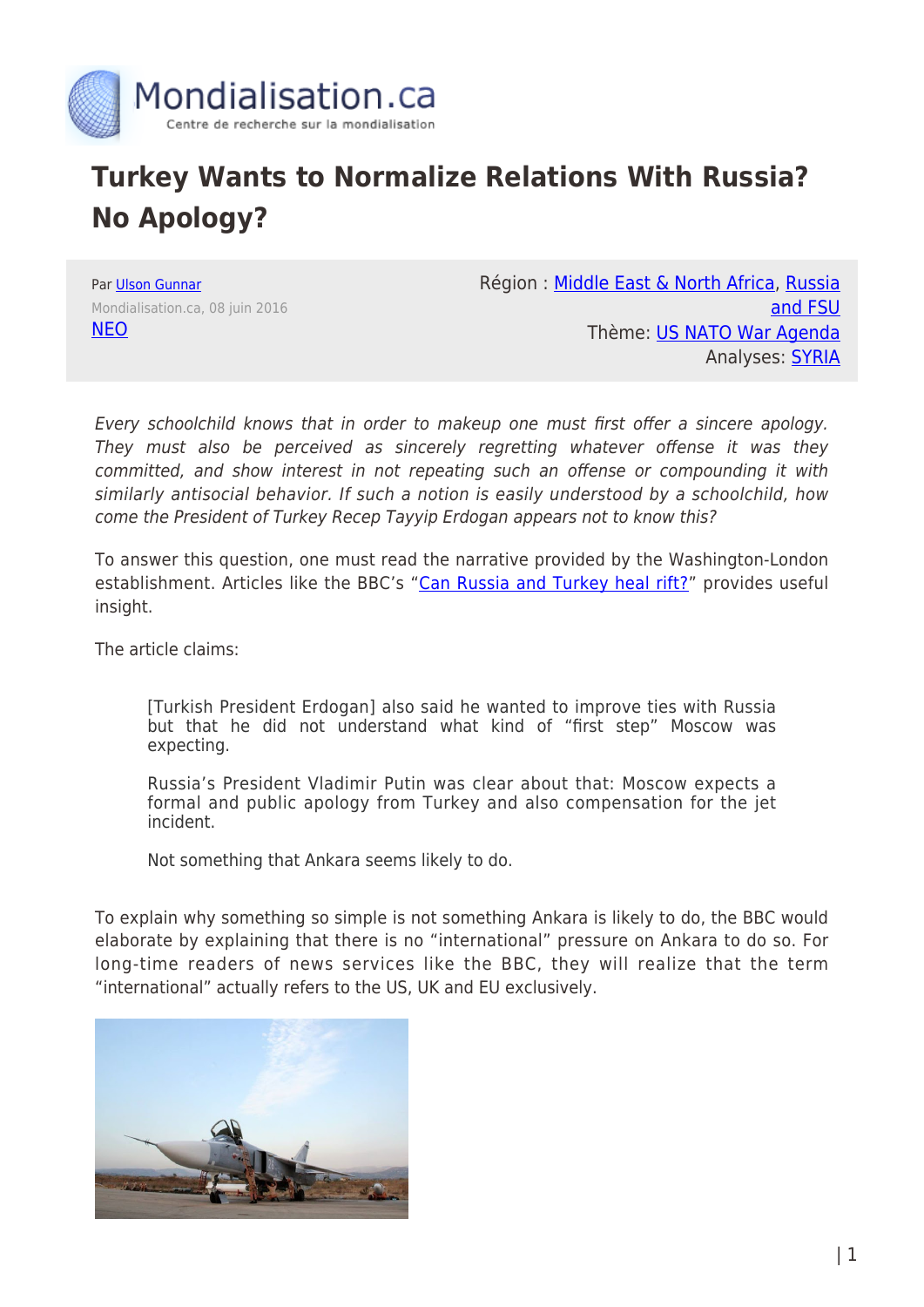There is no pressure on Turkey from Washington, London and Brussels specifically because the downing of Russia's warplane over Syria was part of a wider proxy war these centers of power have been waging in Syria against both Damascus and ultimately against Moscow.

The BBC also noted that:

As Russia maintained a de facto no-fly zone in northern Syria by the Turkish border, Turkey lost its ability to give air support to Syrian rebels or protect its borders from Islamic State (IS) militants' shelling.

However, this is a transparent falsehood. IS has long been suspected of using Turkish territory as a safe haven and springboard into Syria. More recently, this has become painfully obvious and a point of humiliating contention for Ankara. Ankara is clearly being left holding the most toxic aspects of Washington's proxy war against Syria, including complicity in propping up IS.

IS "shelling" into Turkey resembles less of a genuine threat to Turkish security, and more of an updated version of a conspiracy revealed by the International Business Tribune (IBT) in which Ankara planned to attack its own territory from Syria to help justify cross border military incursions into Syria by Turkish forces.

IBT would report in its 2014 article, "[Turkey YouTube Ban: Full Transcript of Leaked Syria](http://www.ibtimes.co.uk/turkey-youtube-ban-full-transcript-leaked-syria-war-conversation-between-erdogan-officials-1442161) ['War' Conversation Between Erdogan Officials,](http://www.ibtimes.co.uk/turkey-youtube-ban-full-transcript-leaked-syria-war-conversation-between-erdogan-officials-1442161)" that:

The leaked call details Erdogan's thoughts that an attack on Syria "must be seen as an opportunity for us [Turkey]".

In the conversation, intelligence chief Fidan says that he will send four men from Syria to attack Turkey to "make up a cause of war".

The reason Russia is conducting airstrikes along the Syrian-Turkish border is precisely to disrupt and destroy terrorist organizations operating along it. Most importantly, airstrikes along the border have aimed specifically at disrupting the flow of supplies, fighters and weapons from Turkey into Syria. Considering that fact, it is more likely Turkey and its partners in America and Europe are not upset because they are unable to support efforts to stop IS, but are being prevented from they themselves continuing to prop up IS.

All the Benefits of Reconciliation, Without Actually Reconciling?

Turkey does indeed likely want to repair relations with Russia, with the latest diplomatic row costing Turkey economically, politically and the BBC even alludes to military consequences as well. However, it is clear that Turkey neither seeks actual reconciliation with Russia, nor intends on reforming its current role in the proxy war being waged on Moscow's allies in Damascus that has caused this widening chasm in bilateral relations.

In other words, Turkey wants the penalties of its actions negated, while continuing its destructive behavior toward both Syria and Russia. Nothing could be a more irrational and unreasonable foreign policy or more indicative of the immature and irresponsible policymakers currently residing in Ankara.